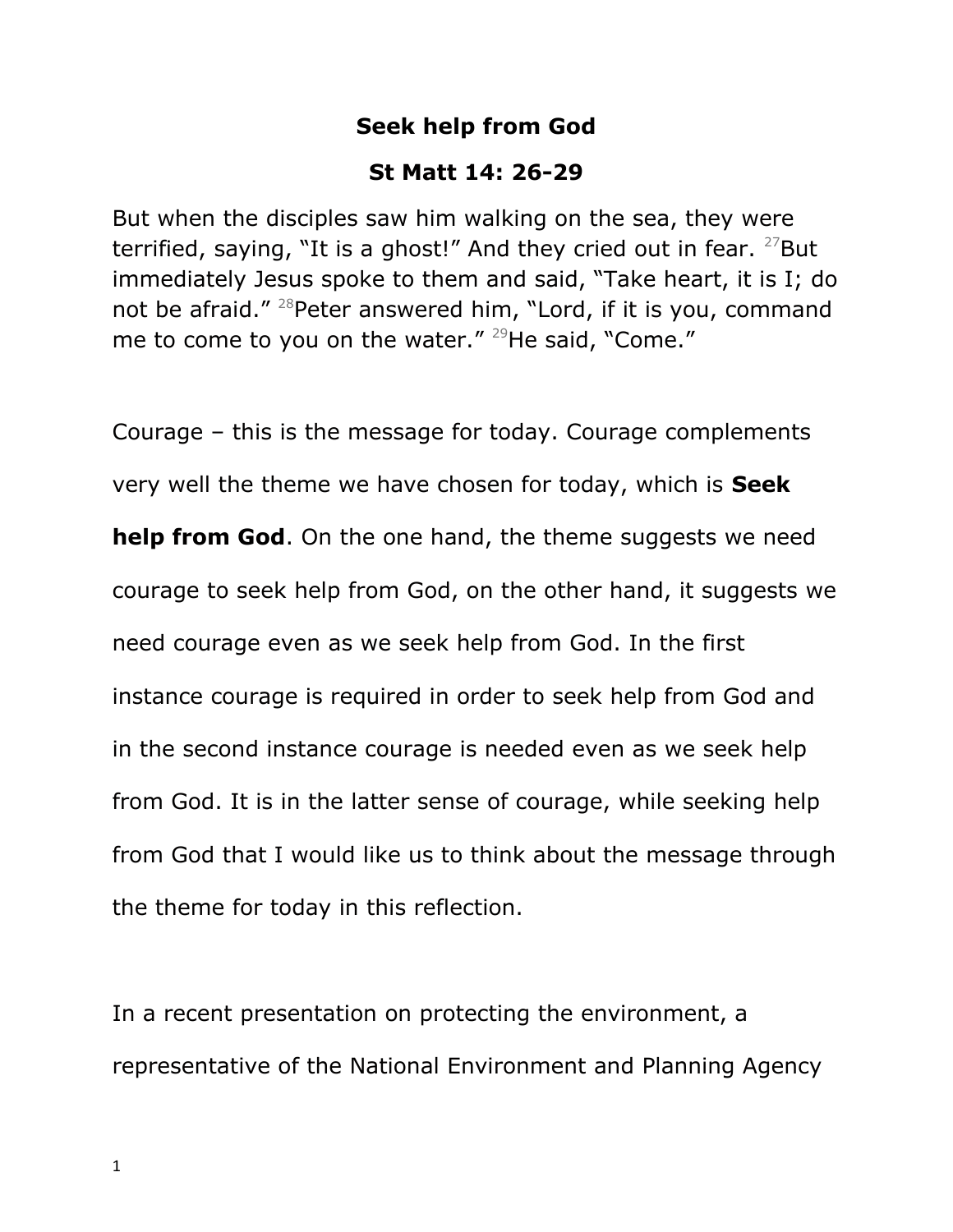(NEPA), reminded the audience of the real impact of global warming and the courage it takes to respond appropriately. He indicated, for example, that since hurricane Gilbert in 1988 we have seen an increase in the number of storms and hurricanes annually. Prior to hurricane Gilbert the hurricane with the greatest intensity was in the 1950s. The increased number of storms and hurricanes are directly linked to an increase in sea temperatures. Now that we are in the hurricane season we can expect much activity and this requires courage on our part to prepare and respond appropriately.

In the gospel reading for today from Matthew chapter fourteen the writer uses a storm on the Sea of Galilee to illustrate the turbulent nature of faith and he says our approach requires the virtue of courage in order to remain strong. Prior to introducing the narrative of the storm at sea, Matthew reminds us about the beheading of John the Baptist. Matthew introduces the message of courage using John the Baptist as a model. Courage in the life of faith is by no means a walk in the park; it can cost a person his

2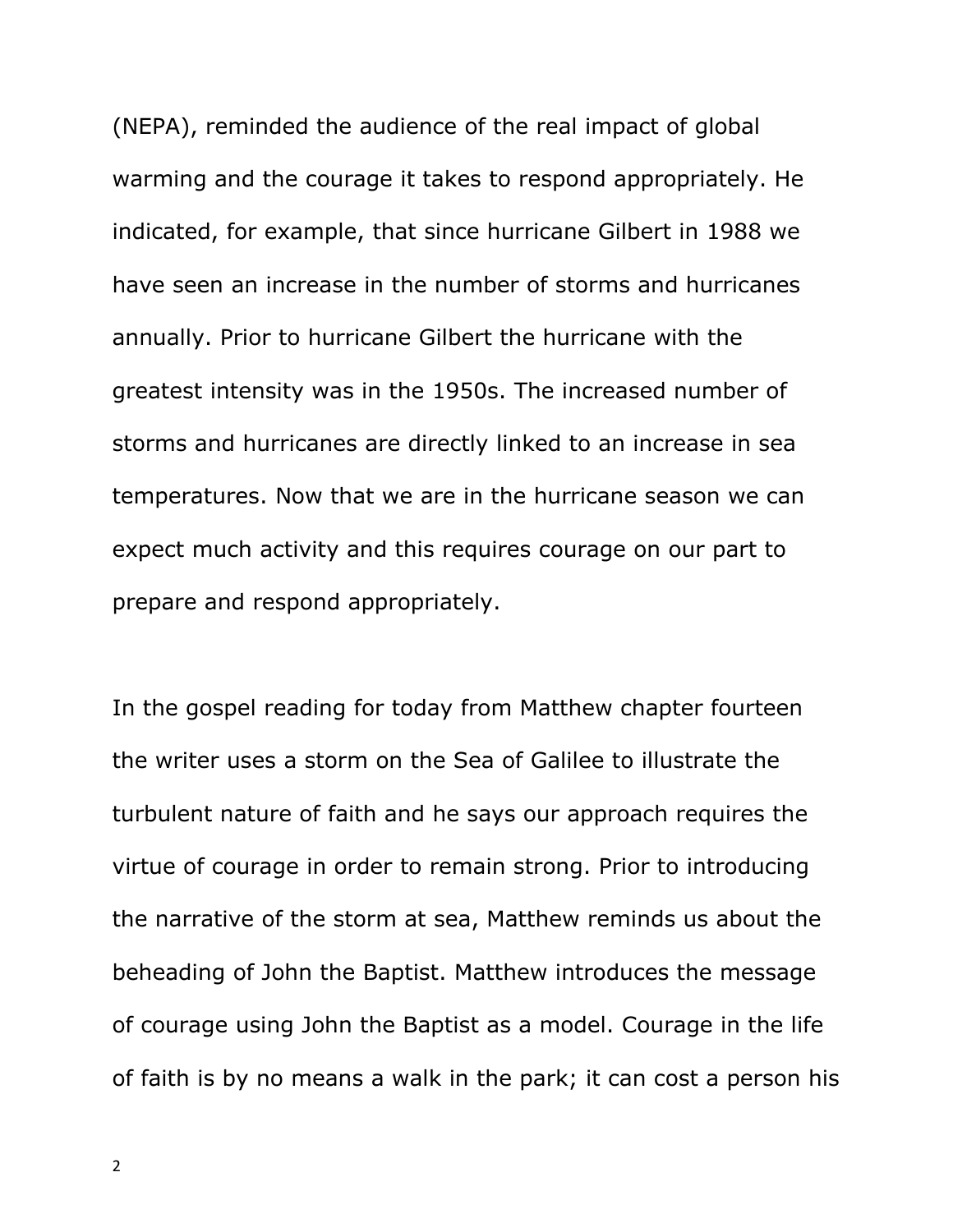life. Nevertheless, the message is this: it requires courage to live as a person of faith.

Following the story of the beheading of John the Baptist Matthew tells us about Jesus feeding five thousand people. Courage comes out in Jesus' statement, "you give them something to eat" (14:16). The proverbial storm at sea is preceded by a storm on land. Five thousand people are to be fed and there is no food for them. Jesus' message, through Matthew, is that this seeming impossible situation can be addressed if the disciples adopt the posture of courage in the face of tremendous odds.

We come now to the incident of the storm at sea. What does this mean in light of the need for courage as a person of faith? Matthew introduces the incident with the storm as a matter of urgency. He uses the word immediately to indicate the importance of courage in the life of the Christian. Immediately following the feeding of the five thousand people Jesus allows the disciple to cross the Sea of Galilee by boat while he goes up a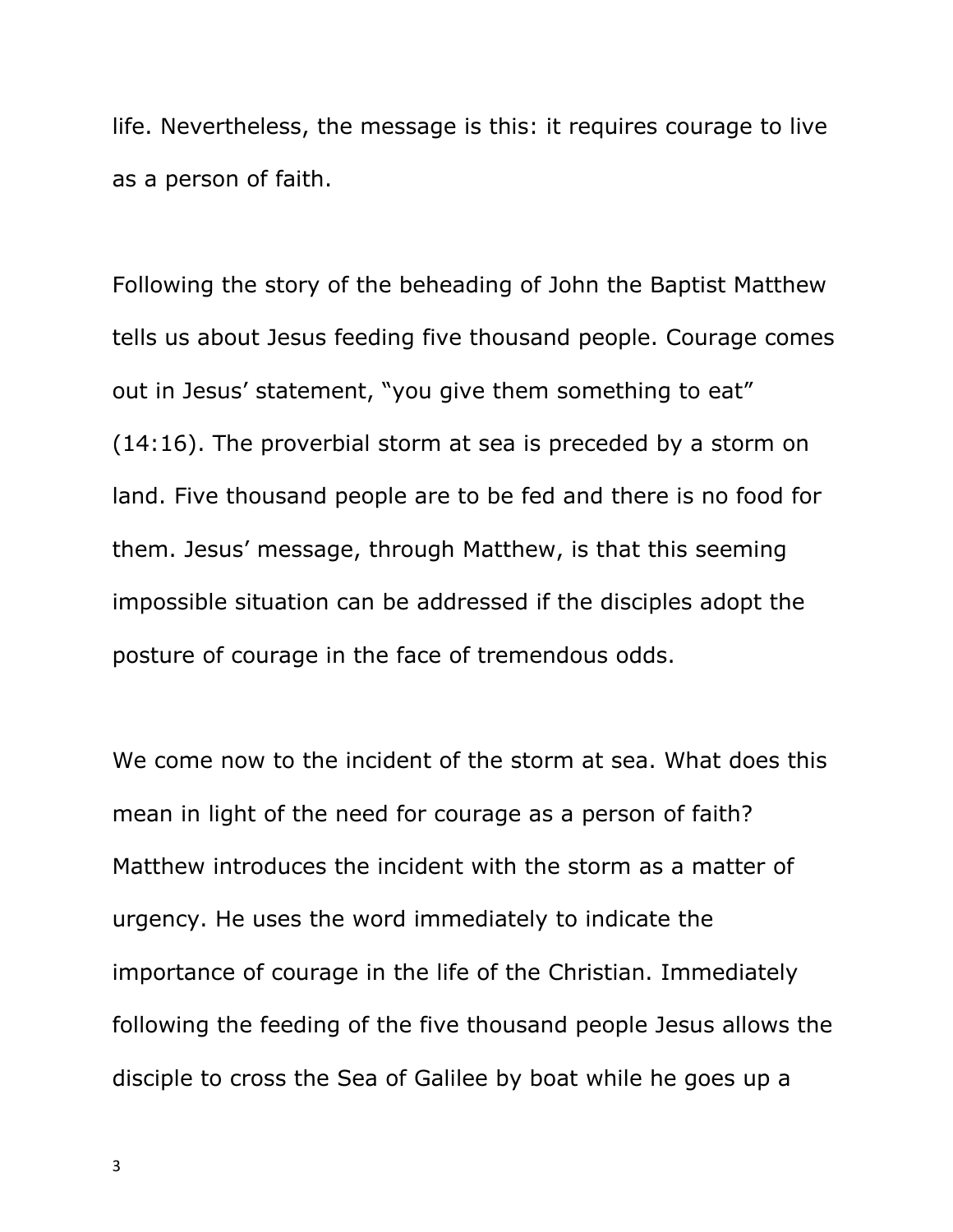mountain to pray. It was while they were crossing the sea, late in the evening when it began to get dark, that their sense of courage in faith was tested. At the heart of the test of faith is the willingness to embrace courage as a means to recognize Jesus when life's going gets tough. Matthew says the disciples did not recognize Jesus. The reason is, it takes courage to recognize Jesus when times are difficult, especially for the person of faith.

Matthew's message is that it takes courage to address the challenges of life. Writing towards the end of the first century, Matthew's essential message to the people of faith in the Church is that they must courageously take on the challenges of their time. Just as John the Baptist took on the political, economic, religious, moral and social challenges of his time and was killed, in the same way Christians are invited to courageously take on the challenges of the first century as a means of witnessing to the power of God at work in the world. Just as Peter bravely stepped on of the boat in the midst of storm at sea in the same way it takes courage to seek God in the midst of life's challenges. John

4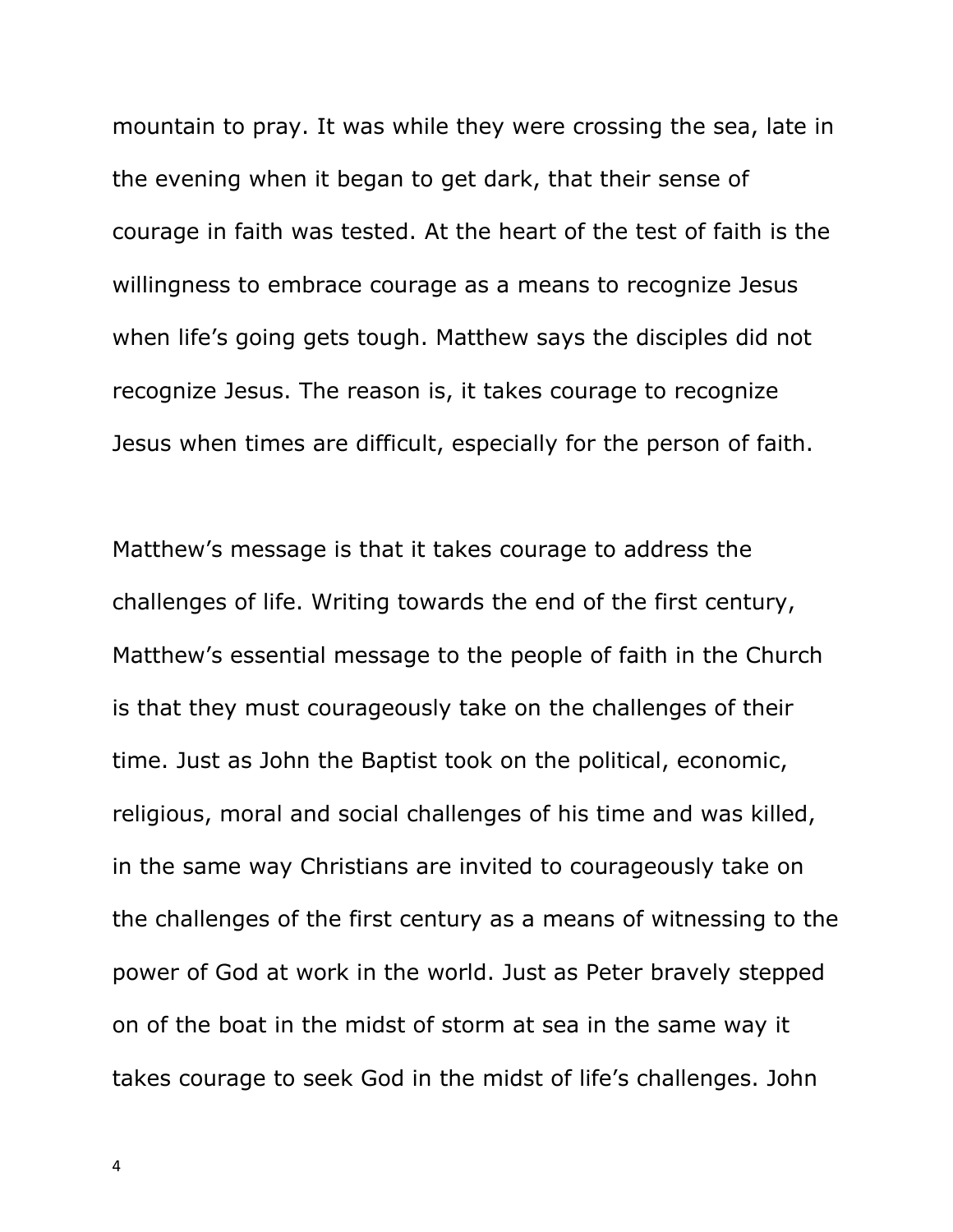the Baptist showed by his life and death what this life of courage in faith looks like and Christians are invited to do likewise.

Striving to safeguard the integrity of creation and renewing the life of the earth is one courageous witness Christians are called upon to take on in our time. This call to protect the life of the earth is the fifth mark of mission of the Anglican Communion. According to the *Cambridge Centre for Christianity Worldwide*, "The problems facing our natural world are increasingly evident. Global temperatures, sea levels and the list of species facing extinction are all rising – and so too is a realisation that our actions (or inaction) are largely to blame. Yet the Bible tells us that humans have a God-given mandate to care for our world" [\(http://www.cccw.cam.ac.uk/pages/encounter/care-for-creation.php\)](http://www.cccw.cam.ac.uk/pages/encounter/care-for-creation.php).

This call to care for the world, and the people in it, is Matthew's message in the story of the feeding of the five thousand people. Yet, the feeding of the people is not an end in itself. It must, like the storm on the Sea of Galilee, point us to the power of God at work in the world. Similarly, striving to safeguard the integrity of creation and renewing the life of the earth must also point us to